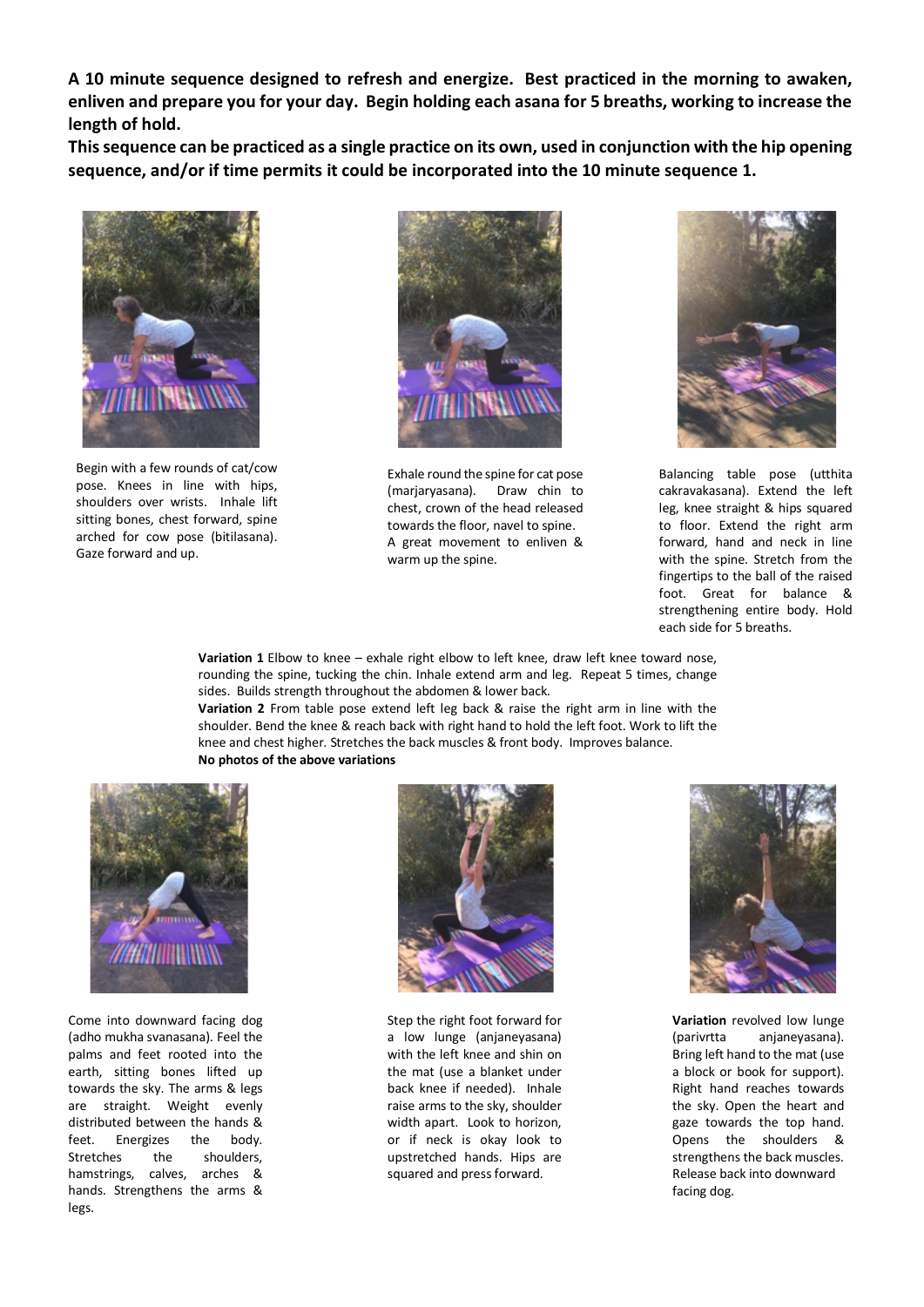The following 3 asanas can be practiced one at a time on both sides, transitioning through downward facing dog each time. Alternatively, for a deeper experience, practice the 3 asanas on one side, transition to downward facing dog and repeat on the other side. Only go as deep into each pose as feels comfortable. Stay focused with the breath.



Step right foot forward for half splits, stacking hips over left knee. Straighten right leg & flex foot. Hands on the mat or supported on blocks or books. Elongate spine. Stretches the spine, hips & hamstrings. Strengthens the legs.



**Variation** To deepen further if you feel comfortable, lower down onto both forearms (or use bolster or blocks under forearms). Keep spine long, don't collapse through the chest, neck aligned with spine. Hug muscles toward the midline of the body. Great stretch for hip flexors, hamstrings & the quads. Strengthens muscles in your legs.





**Variation** To deepen the pose allow upper torso to fold over the front leg, palms on the mat. Keep front leg straight. Stimulates the abdominal organs.



Lizard pose (utthan pristhasana). Walk right foot out toward edge of mat, hands inside front foot. (use blocks or books if needed) Back knee down. Weight even through both hips, sink weight down in your hips.



Twisted monkey (markatasana) right foot forward, left hand on mat in line with shoulder, bend back knee and reach back with right hand to fold left foot. Bring heel towards hip & sink hips. Lift your chest, stretch spine. Stretches the quads & entire spine, feel the twist & notice the slight backbend. Massages internal organs.

Come into forearm plank (Makara adho mukha svanasana) Lower onto forearms, elbows in line with shoulders. Engage your core, firm the front of the thighs, lengthen tailbone towards heels. (Knees can be lowered to the mat.)

**Variation** side forearm plank. Weight is evenly distributed between forearm and edge of one foot. Extend arm overhead. Don't let hips sag. Strengthens arm & legs. Stretches the shoulders, hamstrings, calves and arches. Repeat on other side, transitioning through forearm plank.



Step back into downward facing dog, lower knees to the mat, buttocks to heels and rest in child pose. Arms rest back alongside body.